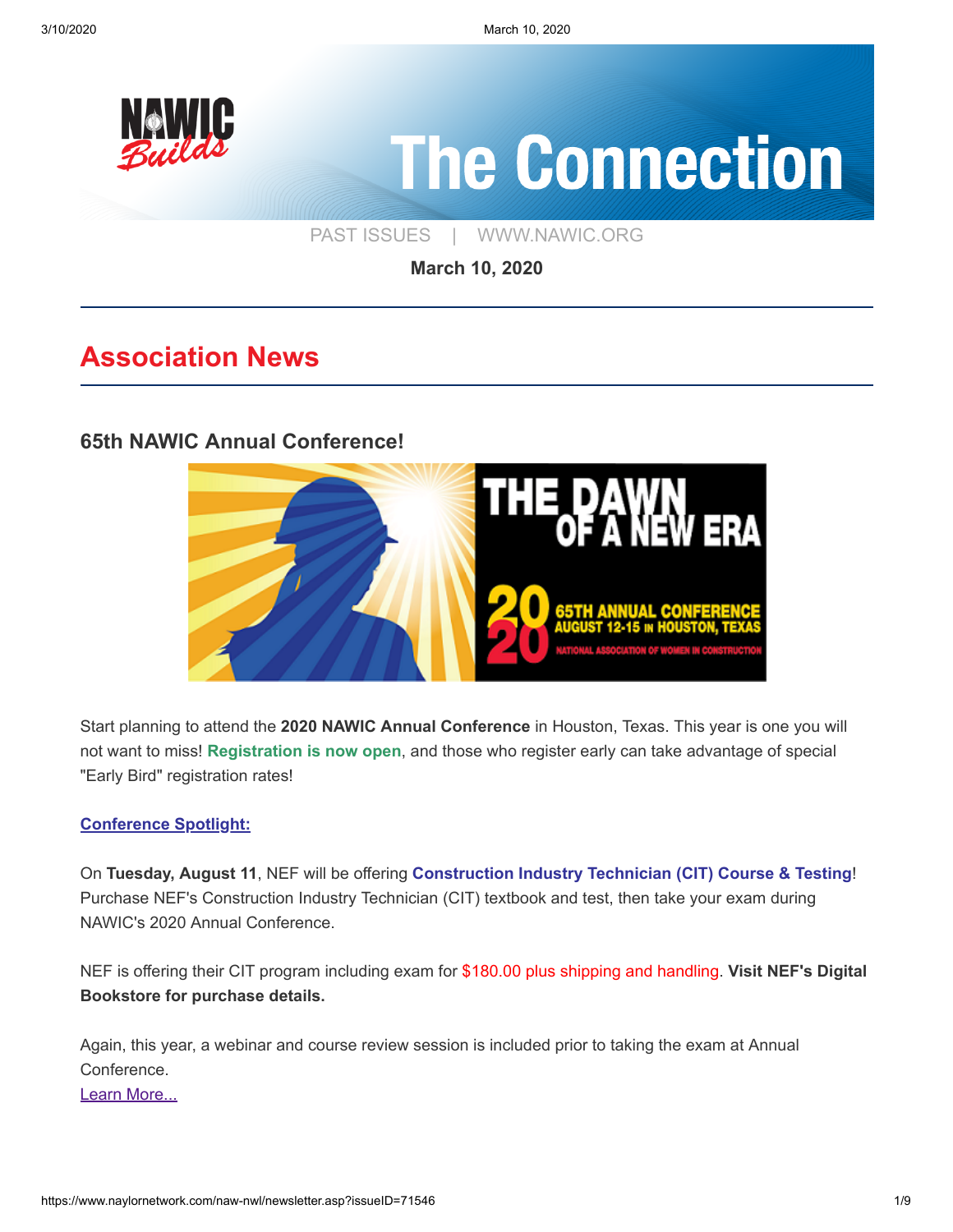### **[Official Slate of 2020-21 Officer & Director Candidates!](https://www.nawic.org/NewsBot.asp?MODE=VIEW&ID=397)**



Don't forget to look over the 2020-21 Officer & Director candidates ahead of voting in May!

[Learn More...](https://www.nawic.org/NewsBot.asp?MODE=VIEW&ID=397)

### **[NAWIC at CONEXPO-CON/AGG 2020](https://www.naylornetwork.com/naw-nwl/articles/index.asp?aid=606559&issueID=71546)**

NAWIC is at CONEXPO-CON/AGG 2020 in Las Vegas this week and has partnered with CONEXPO-CON/AGG and Women of Asphalt (WofA) to host the following events:

**Genders on the Jobsite Breakfast (Wednesday, March 11,**

**from 9 – 10:30 a.m.):** Join us for a continental breakfast as we explore how women experience job site opportunities and challenges. Whatever your pronoun, the discussion will explore how everyone has a role in keeping job sites productive and safe for all workers. Expect a candid interview dialogue between national diversity advocate Vicki O'Leary and documentary film maker Lorien Barlow.



VISIT US IN BOOTH #GL10982



### **Attending CONEXPO-CON/AGG?**

#### We want to see you!!

**Ask the Influencers — Panel Discussion & Meetup with Instagram's Most Popular Construction Minds (Wednesday, March 11, from 3:15 – 4:15 p.m.):** This panel discussion and networking event will feature Missy Scherber of T. Scherber Demolition & Excavating, Aaron Witt of BuildWitt, Keaton Turner of Turner Mining Group, and Stacey Tompkins of Tompkins Excavating, plus numerous other influencers in attendance. The panel will answer your most pressing questions on using social media to recruit new hires, developing your corporate values and culture, taking your marketing to the next level, and the changing face of the construction industry.

**Widening Your Workforce Executive Lunch Forum (Friday, March 13, from 11:30 a.m. – 1 p.m):** This session will feature a female executive panel offering insights on how to open the door to a wider workforce base. The moderator will engage the audience through brief interactive peer to peer discussions, as well as questions for the panelists and idea sharing as we explore how we make our culture match the needs and wants of our changing workforce.

Come see us at **Booth GL10982**, and get your tickets for the amazing events above [here](https://www.conexpoconagg.com/visit/what-to-see/#women-events).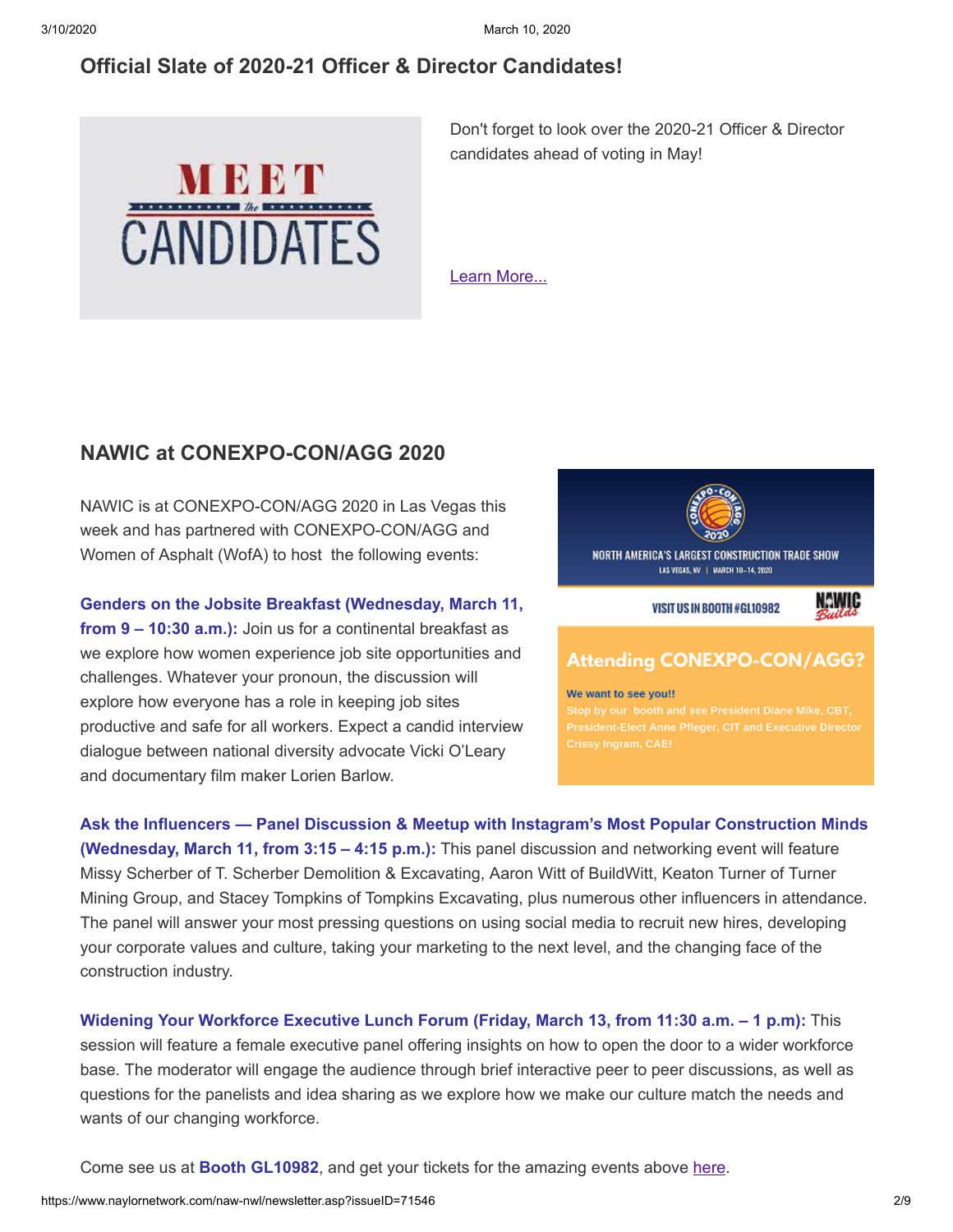#### **[Contest: My NAWIC "Why"](https://www.naylornetwork.com/naw-nwl/articles/index.asp?aid=606577&issueID=71546)**



Our partner, Dovetail Workwear, has graciously offered a **\$150 giftcard** for us to use in a **giveaway** for our members. For more insight into the Dovetail brand, **check out our gear review in the upcoming issue of NAWIC Today!**

We look forward to seeing your submissions!

*\*Since WIC Week was so busy for everyone, we've extended the deadline for this contest. Entries now due March 30th***\***

#### **[Emerging Professionals Committee: Calling All Mentors and Mentees!](https://www.naylornetwork.com/naw-nwl/articles/index.asp?aid=606557&issueID=71546)**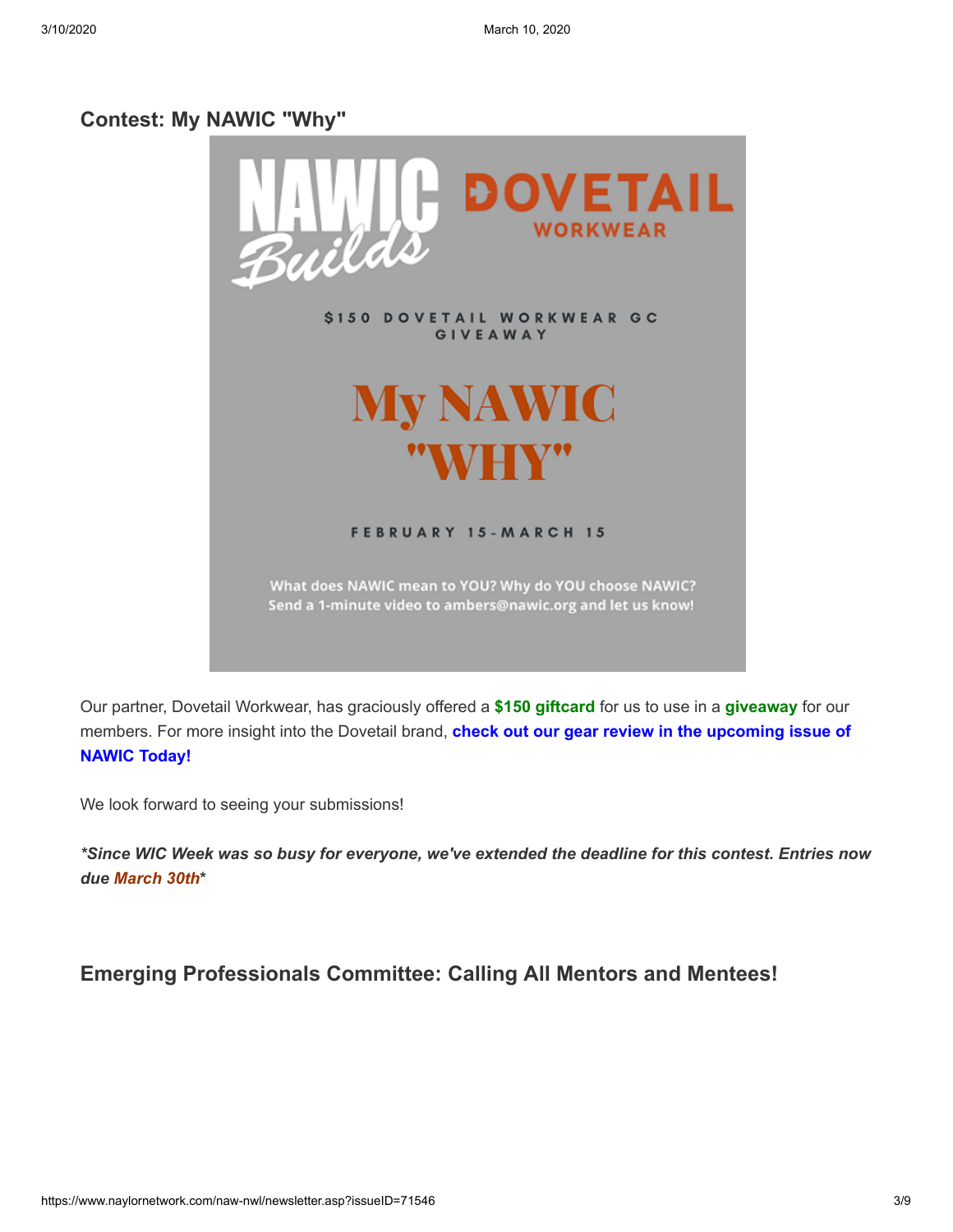3/10/2020 March 10, 2020



**Education / Training**

**[Upcoming Webinars!](https://www.nawic.org/nawic/Webinars.asp)**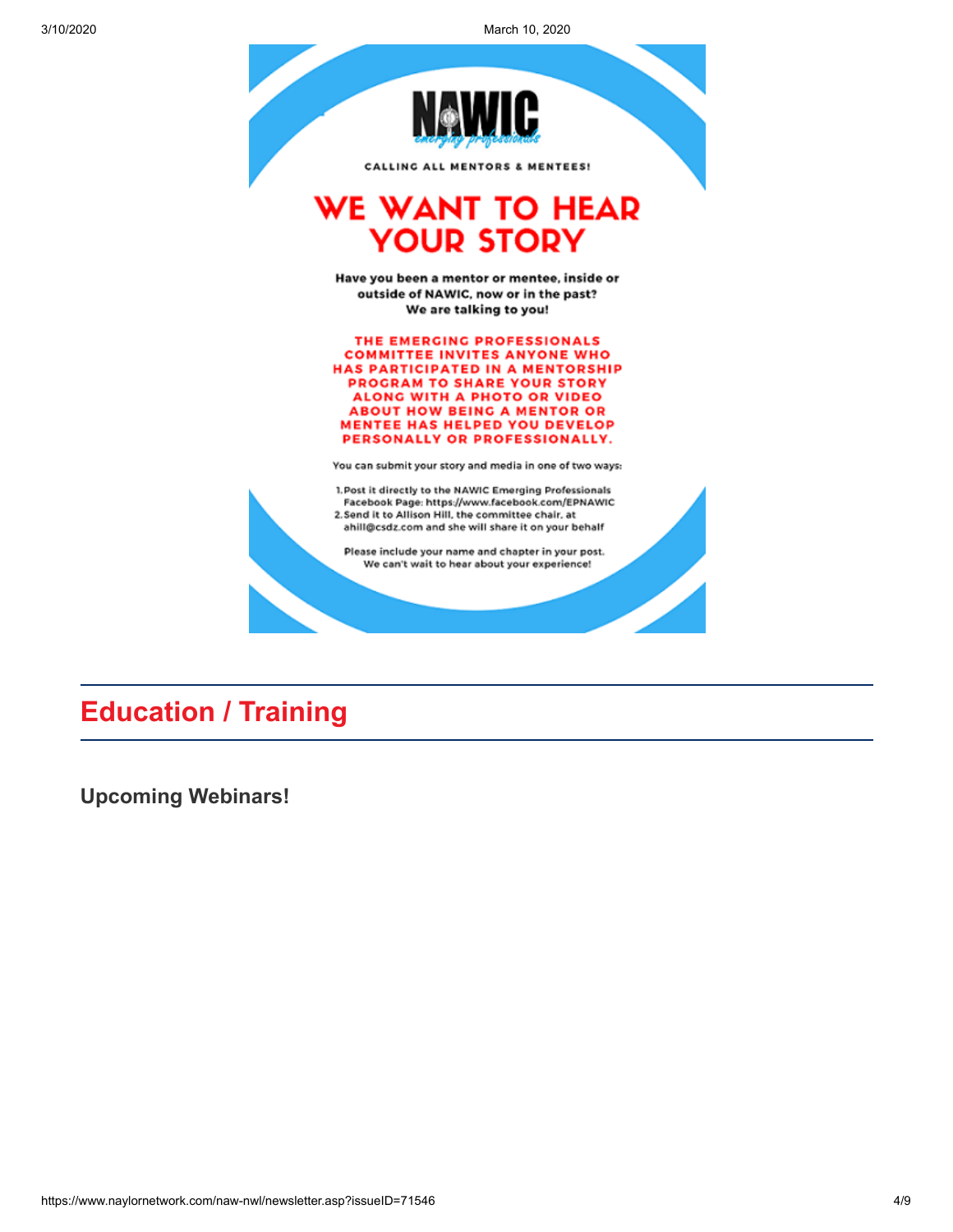

[Learn More...](https://www.nawic.org/nawic/Webinars.asp)

# **NAWIC Benefits Spotlight**





Our partner, Dovetail Workwear, has **increased the discount** they offer NAWIC members. Rather than \$15 off only your first order, you can **now get 20% off any order!**

**Use code NAWIC20 to save!** [Save Now!](https://dovetailworkwear.com/)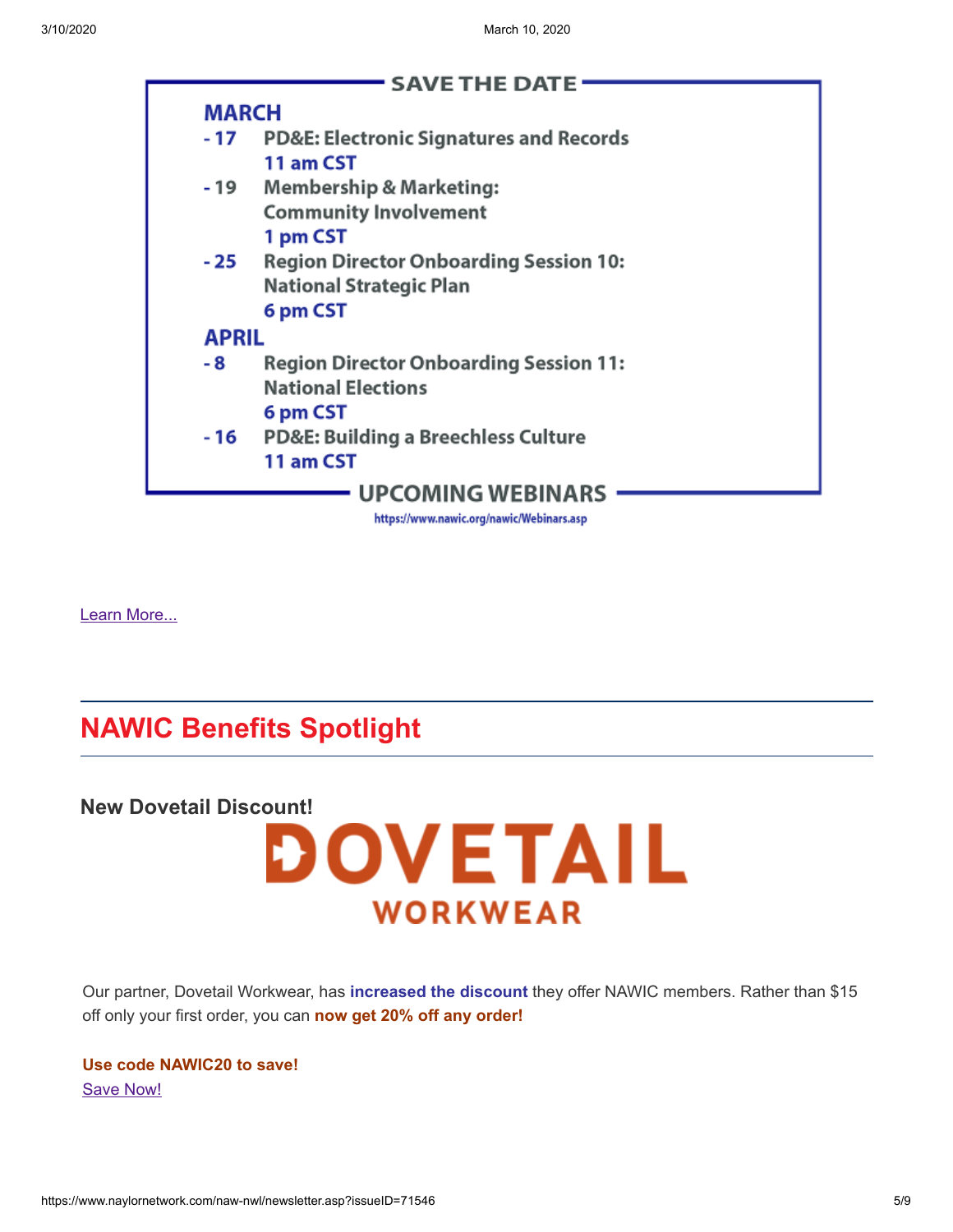# **Industry Update**

### **[Woman of Steel](https://www.squamishchief.com/community/woman-of-steel-1.24086178)**



 Squamish's Danielle Shaw on being a journeywoman welder and ironworker.

[Read More...](https://www.squamishchief.com/community/woman-of-steel-1.24086178)

## **[Red Wing Unveils a Work Boot Designed By Women, For Women](https://www.bdcnetwork.com/red-wing-unveils-work-boot-designed-women-women)**

Red Wing Shoe Company has unveiled a new boot designed by women, for women. Dubbed the Tradeswoman, the boot has been created for women in construction, light manufacturing, and warehouse or distribution industries.

[Learn More...](https://www.bdcnetwork.com/red-wing-unveils-work-boot-designed-women-women)



### **[How Women Can Thrive in the Skilled Trades](https://www.snipsmag.com/articles/94154-how-women-can-thrive-in-the-skilled-trades)**



A new research project by the Institute for Women's Policy Research seeks to find out.

[Learn More...](https://www.snipsmag.com/articles/94154-how-women-can-thrive-in-the-skilled-trades)

### **[Why the Construction Industry Needs Women](https://www.byf.org/news-item/why-the-construction-industry-needs-women/?utm_source=Twitter%20Cards&utm_medium=BYF%20Blog&utm_content=Why%20the%20Construction%20Industry%20Needs%20Women)**

 Only comprising around 10% of the current construction workforce, this demographic appears to be a largely untapped well. Recruiting, training and supporting women in construction will be necessary to ensure the long-term health of the industry.

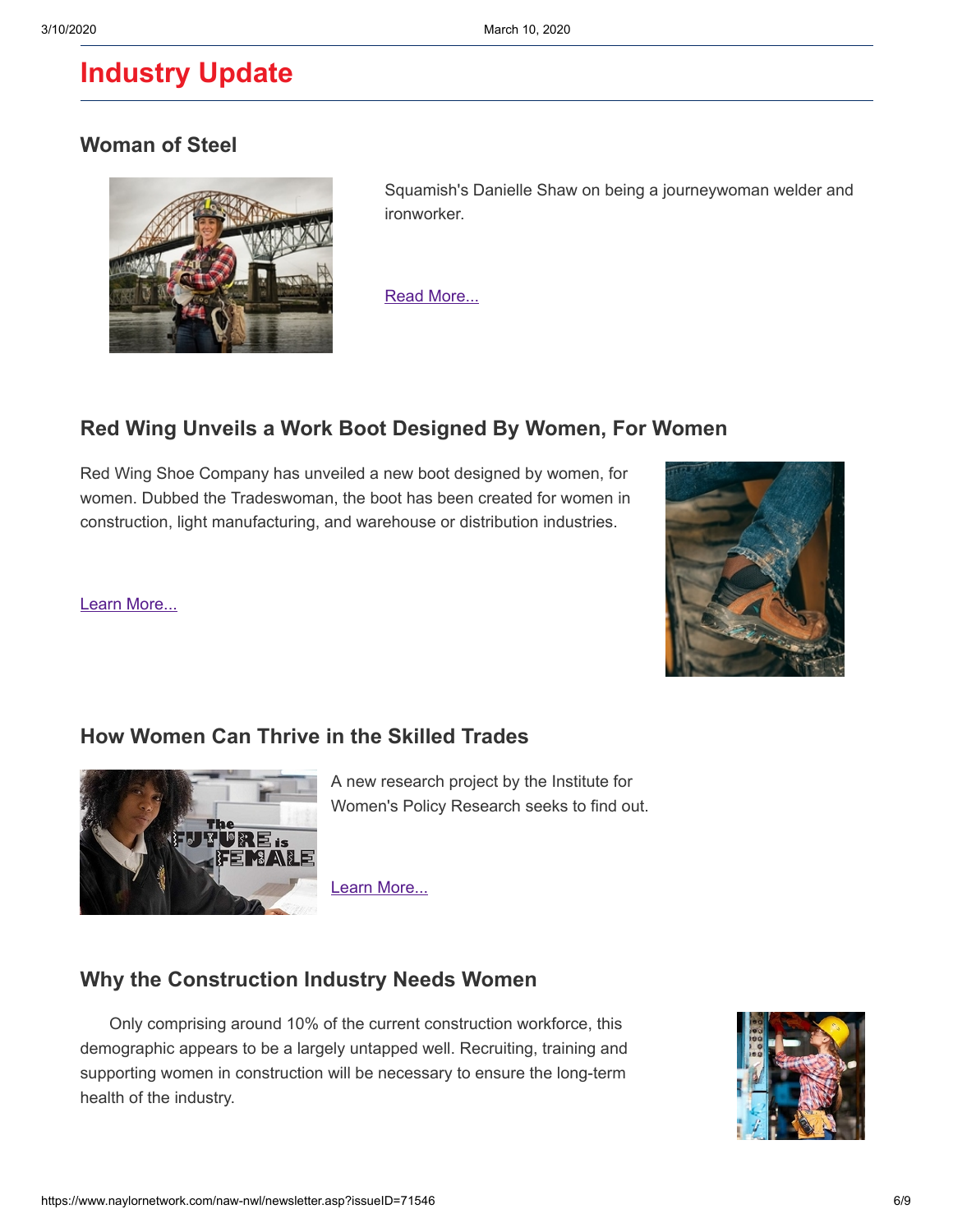

### **[OSHA Advisory Committee Discusses Major Industry Hazards](https://www.constructiondive.com/news/osha-advisory-committee-discusses-major-industry-hazards/573715/)**

Last week, the Advisory Committee on Construction Safety and Health (ACCSH), which makes construction regulation recommendations to OSHA, held two public teleconference meetings to address how the agency could increase awareness and potentially update its standards for hazards that pose a great risk to industry workers — falls, excavation and trenches, opioids and suicide. [Learn More...](https://www.constructiondive.com/news/osha-advisory-committee-discusses-major-industry-hazards/573715/)

### **[8 Expert Tips for Recruiting, Retaining Women in Construction](https://www.constructiondive.com/news/8-expert-tips-for-recruiting-retaining-women-in-construction/573241/)**



According to hiring experts, women are looking for the same things as their male counterparts, such as a good salary, flexible benefits and professional growth, but there are a number of things employers can do to better get their attention. Here are eight ideas. [Learn More...](https://www.constructiondive.com/news/8-expert-tips-for-recruiting-retaining-women-in-construction/573241/)

# **Calendar**

**17**

# **[PD&E: Electronic Signatures and Records](https://www.nawic.org/nawic/Webinars.asp)**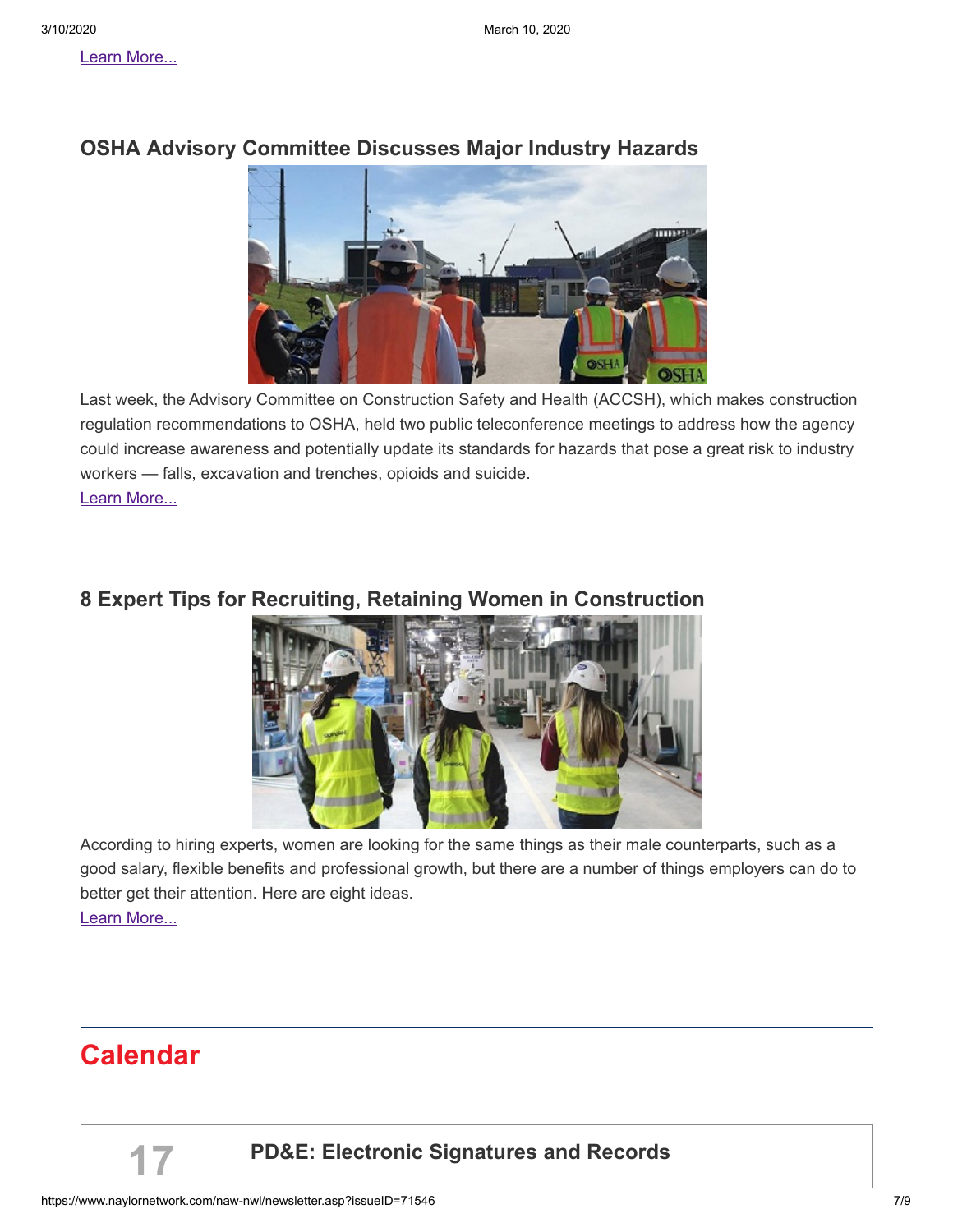| Mar 2020       | 11:00 am CST<br>Learn More                                                                                     |
|----------------|----------------------------------------------------------------------------------------------------------------|
| 19<br>Mar 2020 | <b>Membership &amp; Marketing Webinar: Community</b><br><b>Involvement</b><br>1:00 pm CST<br>Learn More        |
| 25<br>Mar 2020 | Region Director Onboarding Webinar: Session 10: National<br><b>Strategic Plan</b><br>6:00 pm CST<br>Learn More |
| 27<br>Mar 2020 | <b>South Atlantic Spring Forum</b><br><b>March 27-28</b><br>Staunton, VA<br>Learn More                         |
|                | <b>Region Director Onboarding Webinar: Session 11: National</b>                                                |
| Apr 2020       | <b>Elections</b><br>6:00 pm CST<br>Learn More                                                                  |
| 16<br>Apr 2020 | <b>PD&amp;E Webinar: Building a Breechless Culture</b><br>11:00 am CST<br>Learn More                           |
| Apr 2020       | <b>Midwest Region Spring Forum</b><br>April 17-18<br>Wichita, KS<br>Learn More                                 |